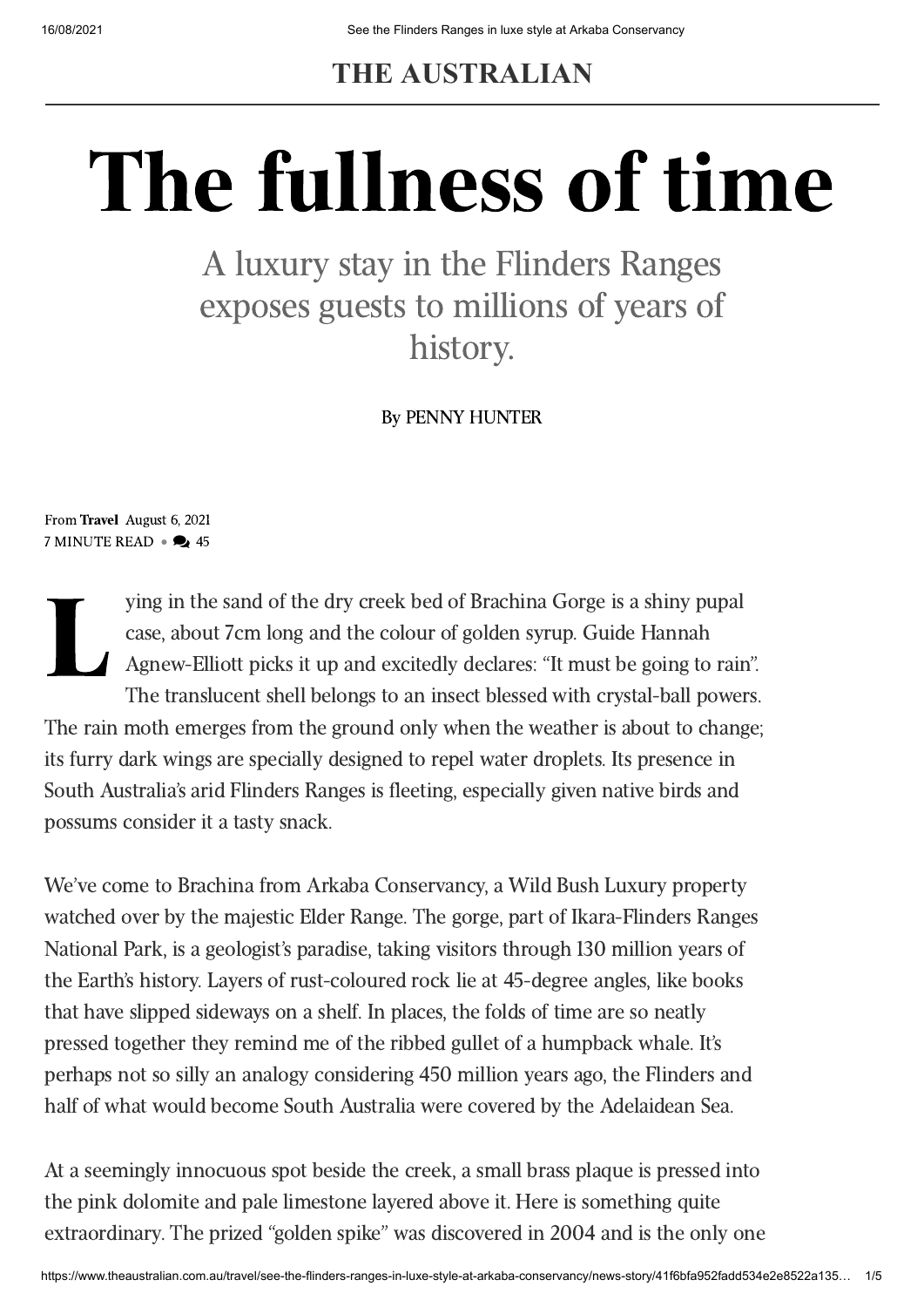of its kind in the southern hemisphere. It marks the geological start of the Ediacaran period, in essence the beginning of multi-cellular life on Earth.

We should be admiring all these rocks but instead our necks are craned towards the giant river red gums, some of which have 200 years of history written in their elaborate bark and burls. Colourful birds are nattering away up in the twisted branches, and the twitchers in our group are all aflutter. Australian red-rumped and ring-neck parrots are common in these parts (whoever said "blue and green should never be seen" sure got that wrong; they are stunning birds), as are galahs and corellas, which wheel in great flocks before engulfing a single tree. We see wedgetailed eagles soaring high on the hunt and trios of emus pacing through the acacia scrub.

Throughout our tour of the 20km gorge, we scan the cliffs for the elusive yellowfooted rock wallaby. No such luck. Instead, we see several clusters of feral goats, which have proliferated since the 1940s, no thanks to the dingo fence further north that has kept the canine predators at bay.

It's the presence of these feral pests, along with cats, foxes and rabbits and the impact of 150 years of sheep farming, that motivated entrepreneur Charles Carlow to buy Arkaba in 2009 and embark on a grand-scale regeneration and rewilding project. In the years since, about 400 cats, a similar number of foxes and thousands of goats have been removed from the 24,000ha property. Fences are being laboriously pulled down, weeds eradicated and native flora, including grasses, wattle and saltbush, are regenerating.

And the locals seem to like it. Alongside birds, wallaroos, with their oversized radar ears, are abundant, as are grey kangaroos, and staff have noted increased sightings of short-beaked echidnas. Western quolls and brush-tailed possums are also on the rise.

Wild Bush Luxury (and the Maria Island Walk) was sold in April to adventure company Experience Co for \$5.3m. Carlow has joined the new owners as general manager of the company he founded, and conservation work will continue. As Agnew-Elliott says during a stroll to the property's recently installed bird hide, conservationists can't turn back time. It's about restoration, she says as she attaches a motion-sensor camera to a tree to monitor visiting wildlife.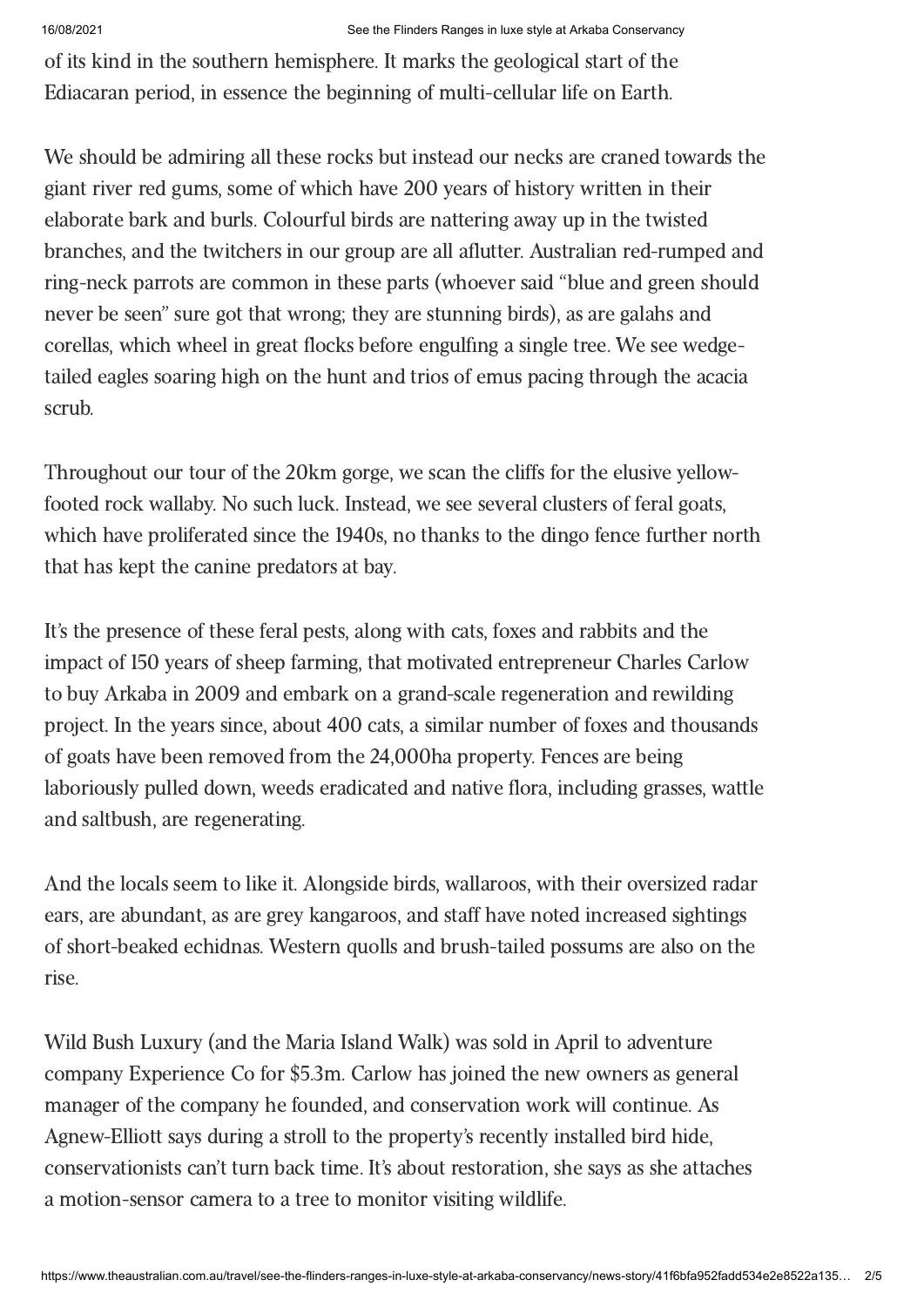#### 16/08/2021 See the Flinders Ranges in luxe style at Arkaba Conservancy

Not that the past is being erased. A short drive from the stately 1851 homestead, where a maximum 10 guests are accommodated in rustic-chic luxury, stands the old woolshed, which could churn through 30,000 sheep in a shearing season. Inside, the smell of lanolin hangs in the air like a memory. Sunshine streams on to the slatted timber floor and chunky oregon pine beams shipped from the US. Etched into the stone walls outside are the cursive signatures of shearers long gone. One of my fellow guests is a relative of the Bartholomaeus family, which owned Arkaba from 1901 to 1984. Remarkably, he discovers his ancestors' surname among those scratched into the bluestone. There are so many layers of history in this ancient land.

The name Arkaba is derived from the Indigenous word akapa, meaning underground or hidden water. Indeed, in the apparently dry creek bed below the homestead, a spring trickles from deep within the gravel, providing a precious resource for animals and humans. The Adnyamathanha people have lived in these parts for tens of thousands of years, trading ochre, stones, shells and the mild narcotic pituri. Ikara, the native word for the Wilpena, translates as meeting place, and among the important sites here are canyons adorned with rock art that dates back 5000 years.

My accommodation is significantly younger. The homestead's quaint stone coach house is a self-contained couple's retreat just a skip through freshly landscaped gardens to the main house. Meals are served either outdoors, weather permitting, or in the conservatory. Chef Luke Smith and his team whip up wonders such as baked spatchcock with jerusalem artichoke chips, pistachio mille-feuille with desert lime curd and heavenly breakfast waffles dotted with custard and berries.

Replete from lunch one afternoon, I'm tempted to pour a glass of wine from the help-yourself bar and curl up by the fire in the library, but one of SA's most spectacular landmarks is calling me: Wilpena Pound.

I drive past the blunt facade of Rawnsley Bluff into the national park. The 7.5kmreturn Wangarra trail ambles beside a creek, up to a historic homestead once owned by the Hill farming clan, before rising to two viewpoints. The sun is sinking low and a brisk gale is blowing as I clamber up the second lookout. A vast natural amphitheatre, 17km long and 8km wide, sinks beneath the eucalypts dancing wildly in the wind before me, ringed on all sides by ragged mountains. There's not another soul in sight. It feels sacred, timeless.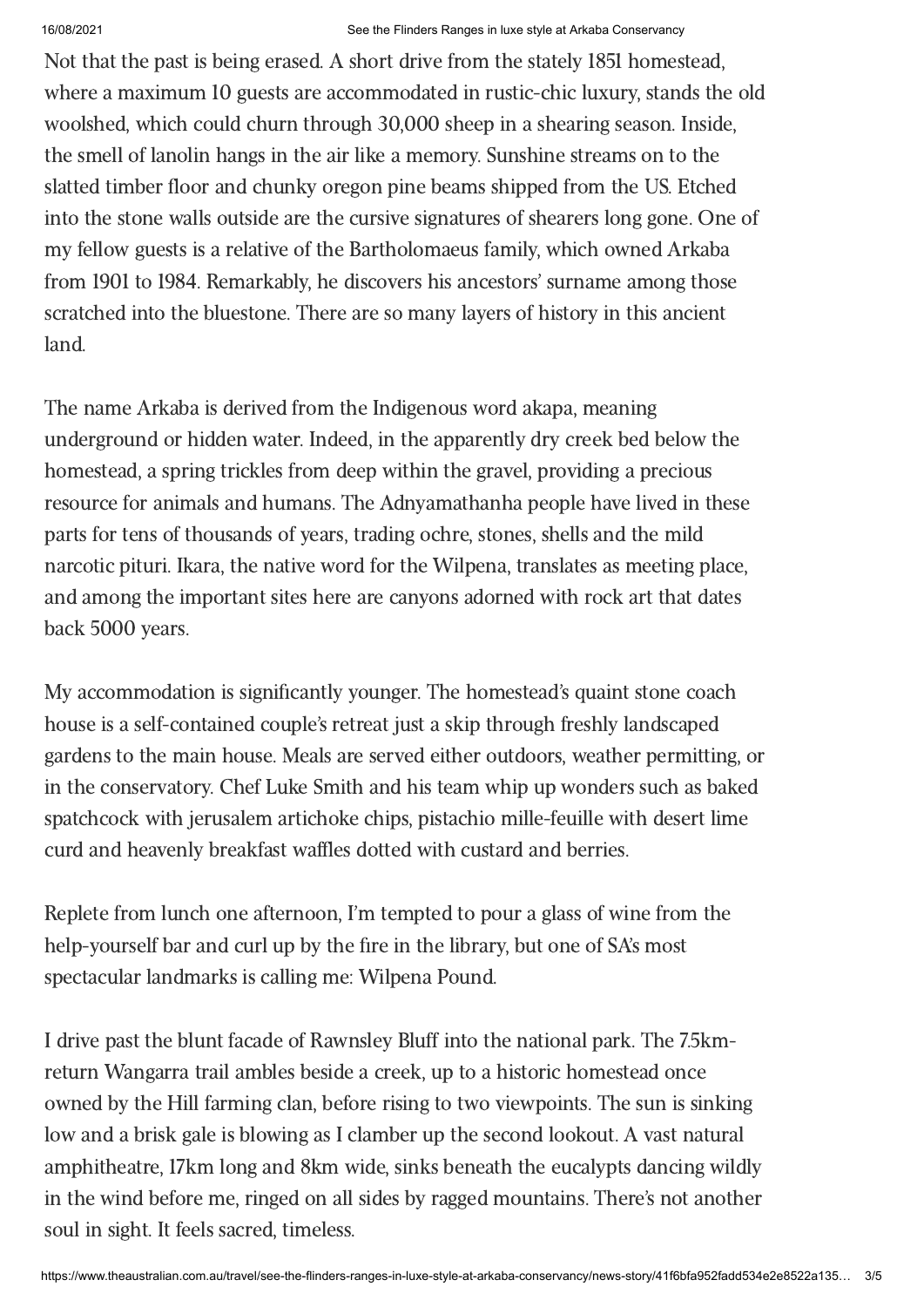Overnight, the wind howls around the homestead as though trying to rip the roof off. And then the rain arrives, big fat drops hammering on the corrugated iron. Water is transformational in these parts. The previous downpour occurred on Australia Day, when a mere 60ml turned the creeks into tumbling rivers that tossed the trunks of river gums around like toys. Debris is still strewn around the banks. Only 10ml of rain registers this time, but it's enough to turn the red Flinders dirt to sludge. In the morning, I trek up so-called "Telstra hill", the most likely spot nearby for a mobile signal, to call home. By the time I return my boots are caked in mud and I am soaked. The rain moths predicted correctly but they are being as elusive as the rock wallabies. Guests converge on the conservatory to wait out the inclement weather, sipping hot lattes and playing fiercely contested games of Bananagrams.

On the day of my departure I'm woken by the glare of the (almost) supermoon blazing through my window. The lunar alarm clock is timely; we have an early start. As the heavens turn from grey to mauve to pastel pink, we pile into Arkaba's Land Cruiser, blankets on laps and beanies pulled low over cold ears. Agnew-Elliott drives us expertly over the rough terrain, pointing out wallaroos as we grind up a whiteknuckle ridge and stop. Flasks of hot tea and coffee appear. There are mountains in all directions, silhouetted against the sky. We stand waiting for Earth's great light show and as the sun peeks through distant clouds, the ancient contours of the magnificent Elder Range are revealed in all their glory.

# In the know

Arkaba Conservancy is about five hours' drive from Adelaide. Road and air transfers are available. Accommodation, including all meals, beverages and daily activities, from \$1070 an adult a night, twin-share (miniumum two nights); \$1605 a night for solo travellers. Stay four nights and receive 25 per cent off until August 31. Optional experiences include scenic flights over Wilpena Pound and air safaris to Lake Eyre.

[arkabaconservancy.com](https://www.arkabaconservancy.com/)

# More to the story

https://www.theaustralian.com.au/travel/see-the-flinders-ranges-in-luxe-style-at-arkaba-conservancy/news-story/41f6bfa952fadd534e2e8522a135… 4/5 Driving to one of Australia's most rugged landscapes requires a suitably rugged rig, and the muscular black Nissan Navara PRO-4X looks the part. The dual-cab 2.3 litre pickup engulfs me in its dark leather-trim seats and I'm soon zooming out of Adelaide, past the strange salt-lake monster sculpture of Lochiel, towards the